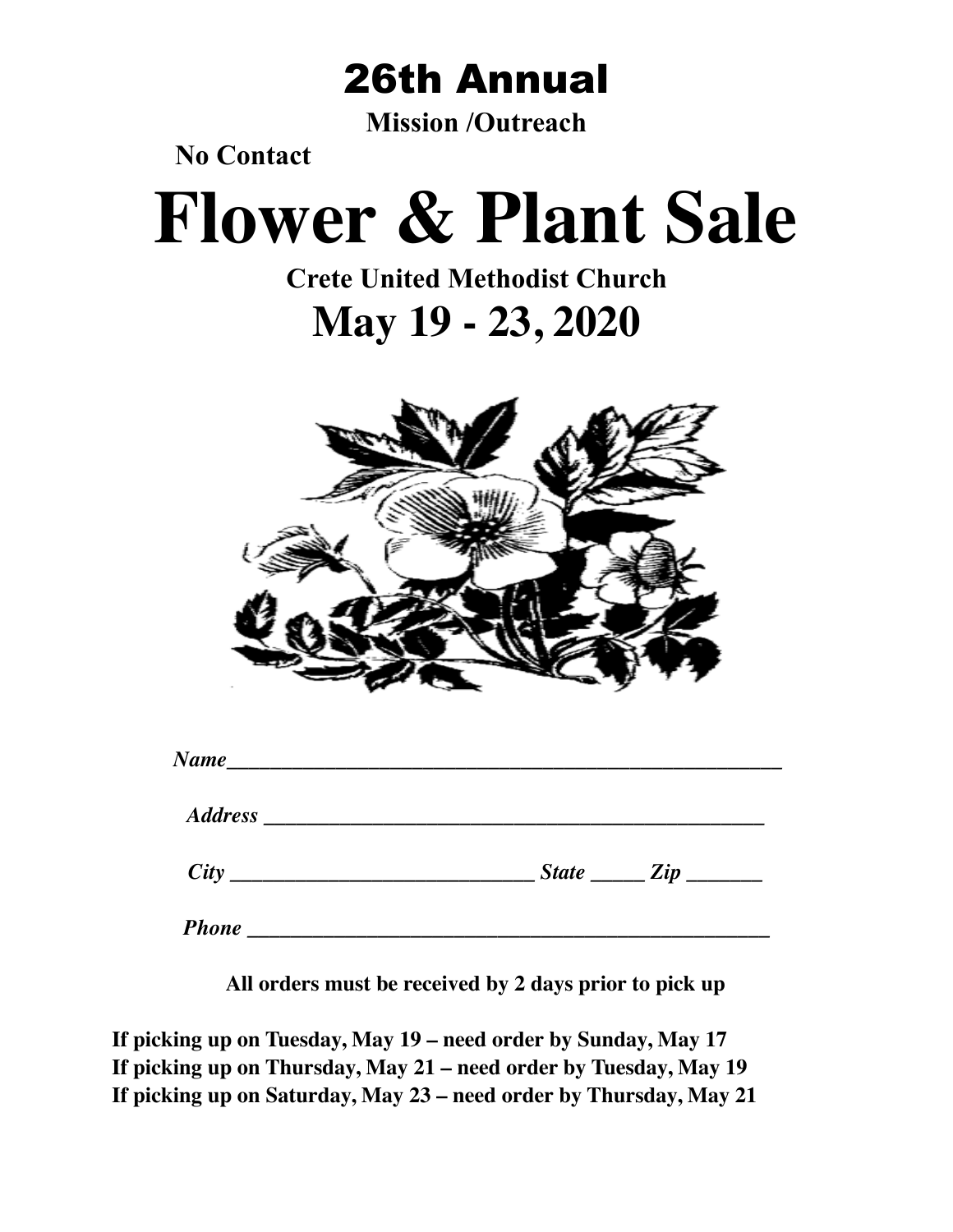# **Specialty Annuals**

**\$3.50 each (4 inch pots)** 

**\_\_\_\_ Violet** 

### **Cleome Heliotrope**

**Pink** Deep Purple

### **The White Gerbera Daisy** Gerbera Daisy

**Amaranthus Constanting Constanting Constanting Constanting Constanting Constanting Constanting Constanting Constanting Constanting Constanting Constanting Constanting Constanting Constanting Constanting Constanting Consta** 

**Love Lies Bleeding**  Pink  **\_\_\_\_ Red \_\_\_\_ Tangerine** 

**Double Impatiens Vellow Properties** 

**\_\_\_\_ Tricolor (Summer Poinsettia)** 

| <b>Deep Orange</b> |
|--------------------|
| Lavender           |
| <b>Purple</b>      |
| Pink               |
| Salmon             |

**Sweet Potato Vines** 

**\_\_\_\_ Salmon \_\_\_\_ Ace of Spades White Chartreuse White** *Chartreuse*  **\_\_\_\_ Tri-color** 

### **Accent Plants**

**\$1.75 each (3 ½ inch pots)** 

\_\_\_\_ Spikes \_\_\_\_ Vinca Vines \_\_\_\_ Asparagus Ferns

**Make checks payable to Crete United Methodist Church All orders must be received by 2 days prior to pick-up My order will be picked up on: \_\_\_\_\_\_\_ Tuesday, May 19 \_\_\_\_\_\_\_ Thursday, May 21 \_\_\_\_\_\_ Saturday, May 23 10-2 10-2 10-4 Orders can be mailed to church or e-mailed to Bob Manwaring at**  *[Crete](mailto:Crete) United Methodist Church hilltop612@sbcglobal.net 1321 Main Street Crete, IL 60417*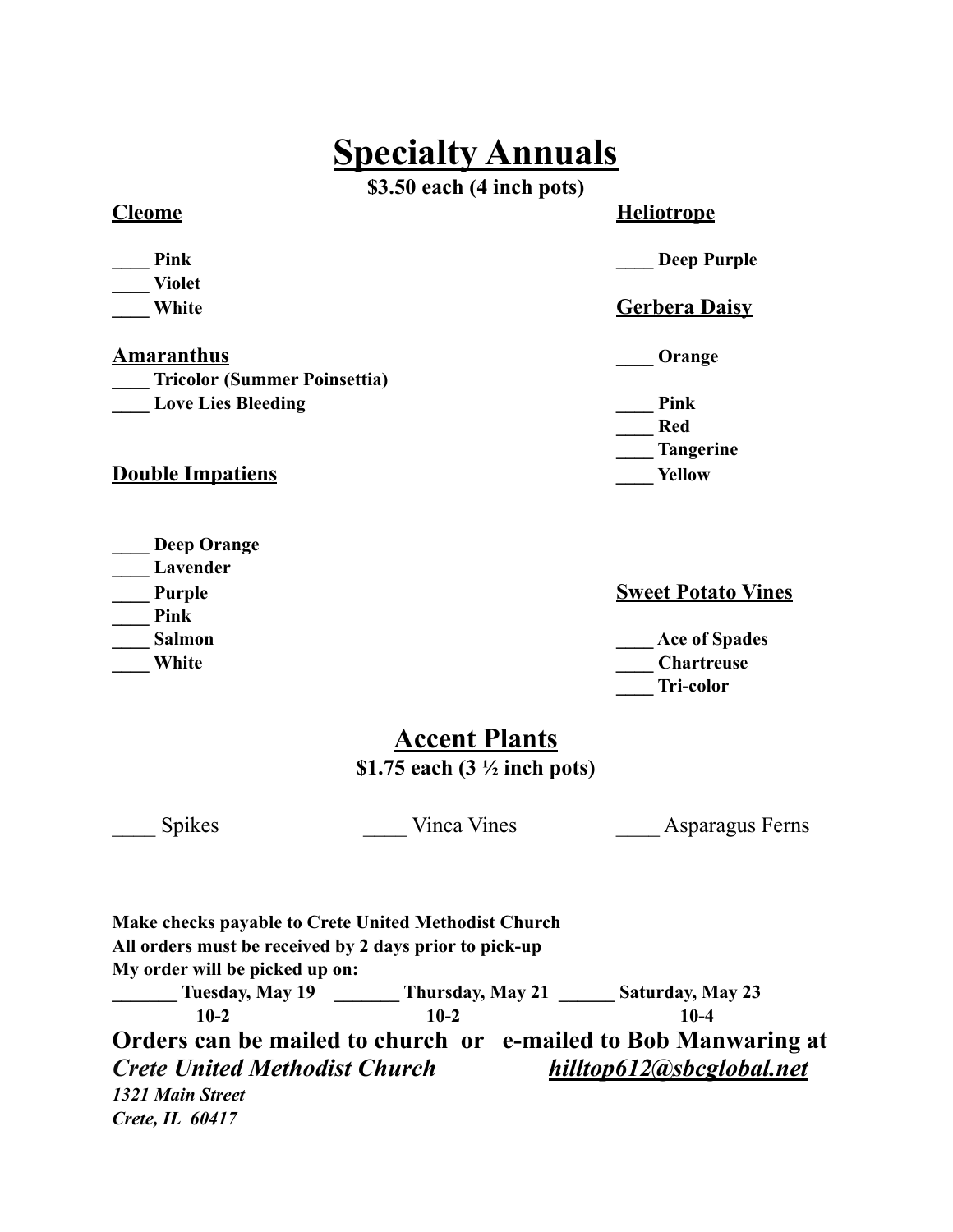# **Remain in your car – Orders will be placed in trunk – No money will be collected at pick-up**

# **ANNUALS**

**Full Flats \$11.50 Half Flats \$6.50 (48 plants per flat)** 

### **Impatiens Alyssums**

- example and  $\blacksquare$  Red White
- \_\_\_\_ Pink
- 
- \_\_\_\_ Orange

- 
- 
- \_\_\_\_ White
- 
- Yellow

# **Marigolds** Pink

- 
- \_\_\_\_ Yellow/Red
- \_\_\_\_ Orange **Salvias**
- Giant Yellow
- Giant Orange The Red

### **Portulaca** (Moss Rose) Purple

- \_\_\_\_ Pink
- 
- \_\_\_\_ White
- 
- 

White Purple

# Rose **Dianthus**

- \_\_\_\_ Red/White
- **Petunias** Purple/White
	- \_\_\_\_ White
	- Red Purple
	- Purple Salmon

# Pink **Snap Dragons**

 \_\_\_\_ White \_\_\_\_ Yellow Yellow Mixed Colors

- 
- \_\_\_\_ White
- 
- Mixed Colors

# Red **Vinca**

Yellow Purple Orange White \_\_\_\_ Red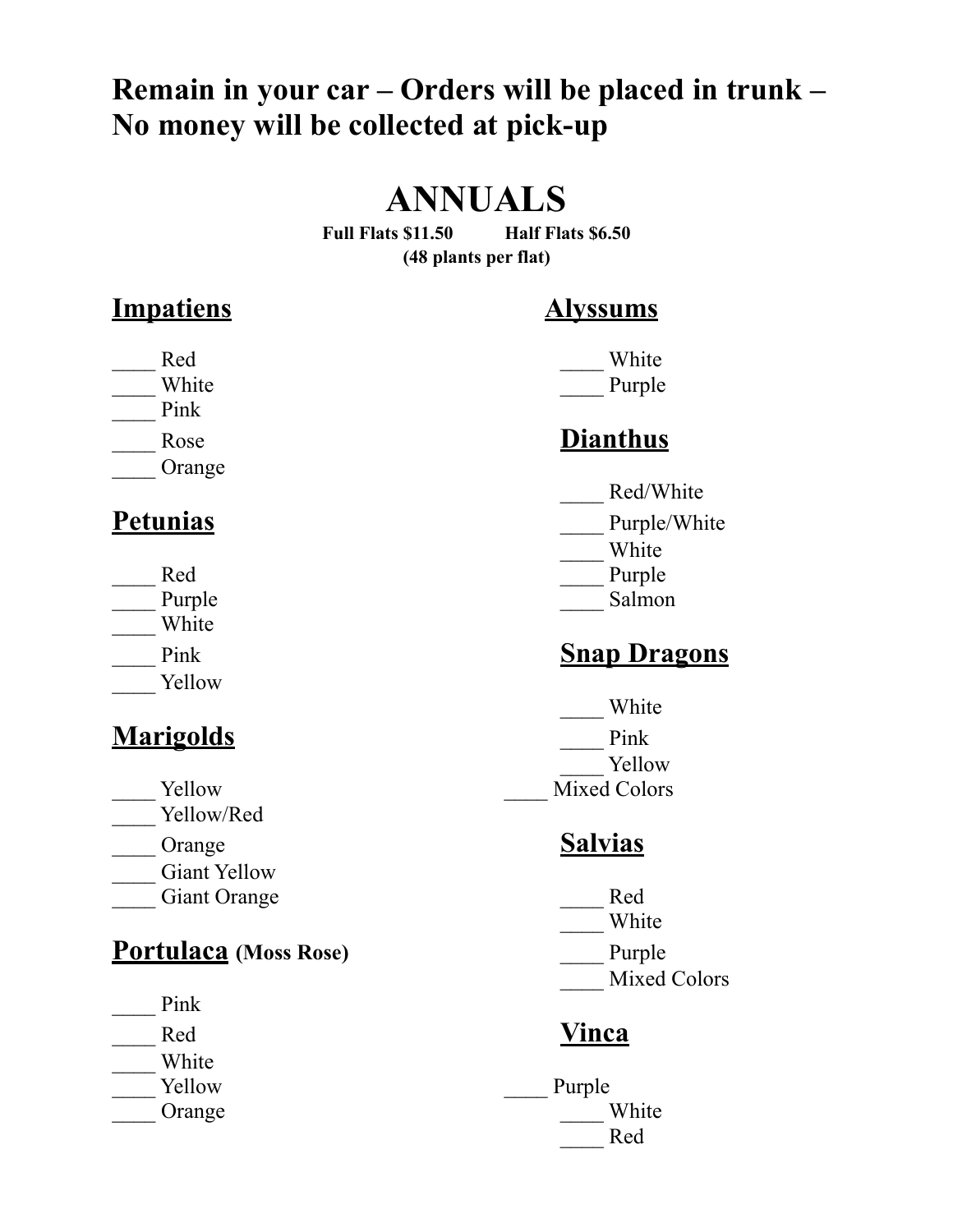### **Wave Petunias**

*(Sold in 6 packs only)* **\$9.00**

Pink Lavender White Purple Red

# **Hanging Baskets** *\$17.50 each*

### **Wax Begonias Ivy Geraniums**

- Red Leaf/Red Flowers Light Pink Red Leaf/Pink Flowers Purple Green Leaf/Red Flowers **Dark Pink** 
	- Green Leaf/White Flowers Burgundy

- 
- 
- 
- Mixed Colors

### **Impatiens** Non-Stop Begonias

- Red Apricot \_\_\_\_ White \_\_\_\_ Red Orange Tellow
	- Violet White

### Blue Lavender Purple Crange

- Pink Red
- \_\_\_\_ White

### Petunias New Guinea Impatiens

Red White

| <b>12 Inch Combo Baskets</b>  | \$25.00              |
|-------------------------------|----------------------|
| <b>New Guinea Impatiens</b>   | <b>Mixed Annuals</b> |
| Red                           | Red                  |
| Lavender                      | Pink                 |
| White                         | Yellow               |
| Orange                        | Blue/Purple          |
| 14 Inch Combo Baskets \$30.00 |                      |
| <b>Geraniums</b>              |                      |
| Red                           |                      |

Pink

\_\_\_\_ White